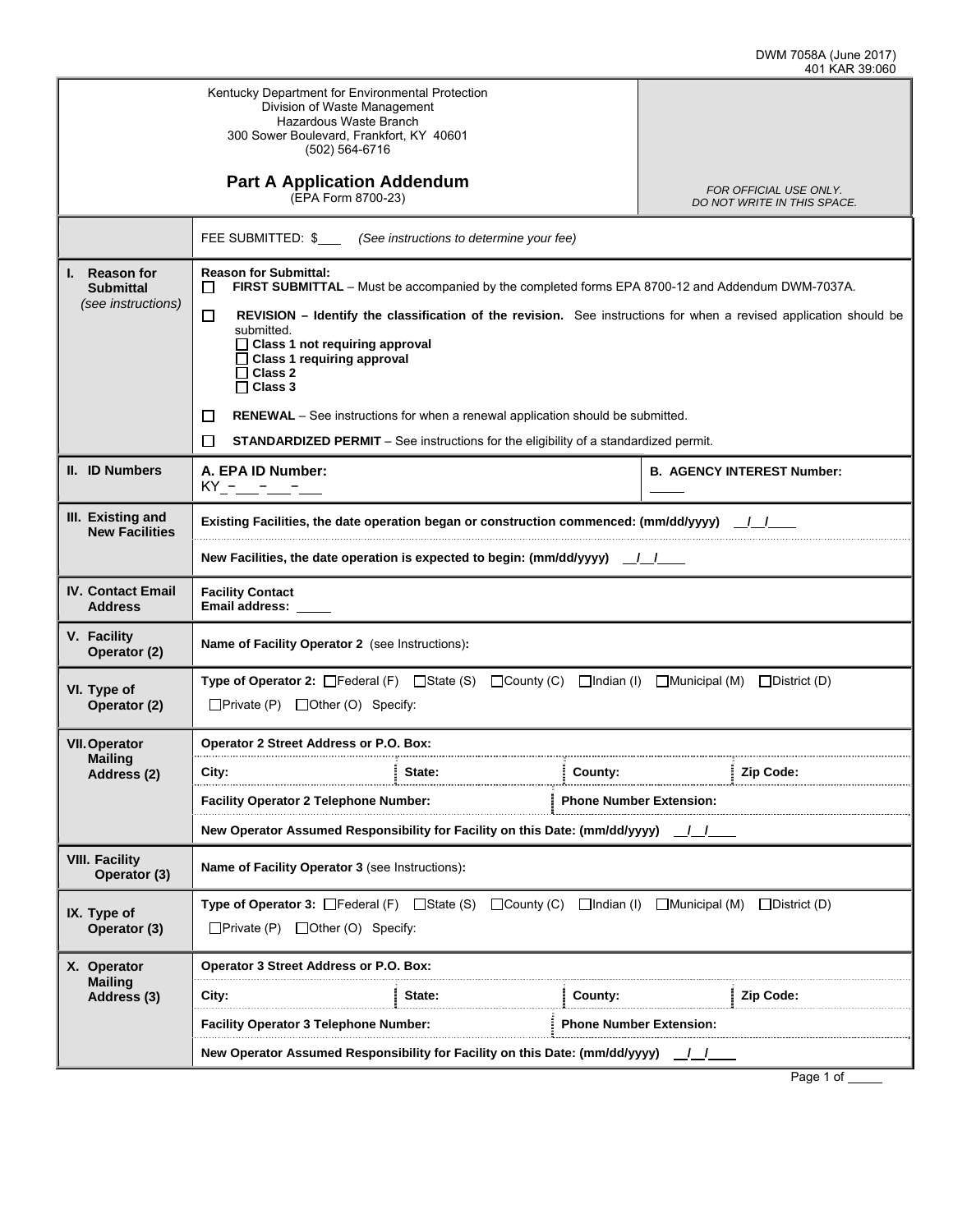|                                                                  | EPA ID Number: $KY$ - - - - -<br>Agency Interest Number: _____ |                         |                                |                              |  |  |
|------------------------------------------------------------------|----------------------------------------------------------------|-------------------------|--------------------------------|------------------------------|--|--|
| <b>PROCESS DESCRIPTION: (See Instructions)</b><br>$\overline{X}$ |                                                                |                         |                                |                              |  |  |
| a.<br>Commercial Indicator                                       | $\overline{b}$ .<br>Unique Unit or Group<br>Name               | c.<br>Legal Status Code | d.<br>Operating Status Code(s) | e.<br>Description of Process |  |  |
|                                                                  |                                                                |                         |                                |                              |  |  |
|                                                                  |                                                                |                         |                                |                              |  |  |
|                                                                  |                                                                |                         |                                |                              |  |  |
|                                                                  |                                                                |                         |                                |                              |  |  |
|                                                                  |                                                                |                         |                                |                              |  |  |
|                                                                  |                                                                |                         |                                |                              |  |  |
|                                                                  |                                                                |                         |                                |                              |  |  |
|                                                                  |                                                                |                         |                                |                              |  |  |
|                                                                  |                                                                |                         |                                |                              |  |  |
|                                                                  |                                                                |                         |                                |                              |  |  |
|                                                                  |                                                                |                         |                                |                              |  |  |
|                                                                  |                                                                |                         |                                |                              |  |  |
|                                                                  |                                                                |                         |                                |                              |  |  |
|                                                                  |                                                                |                         |                                |                              |  |  |
|                                                                  |                                                                |                         |                                |                              |  |  |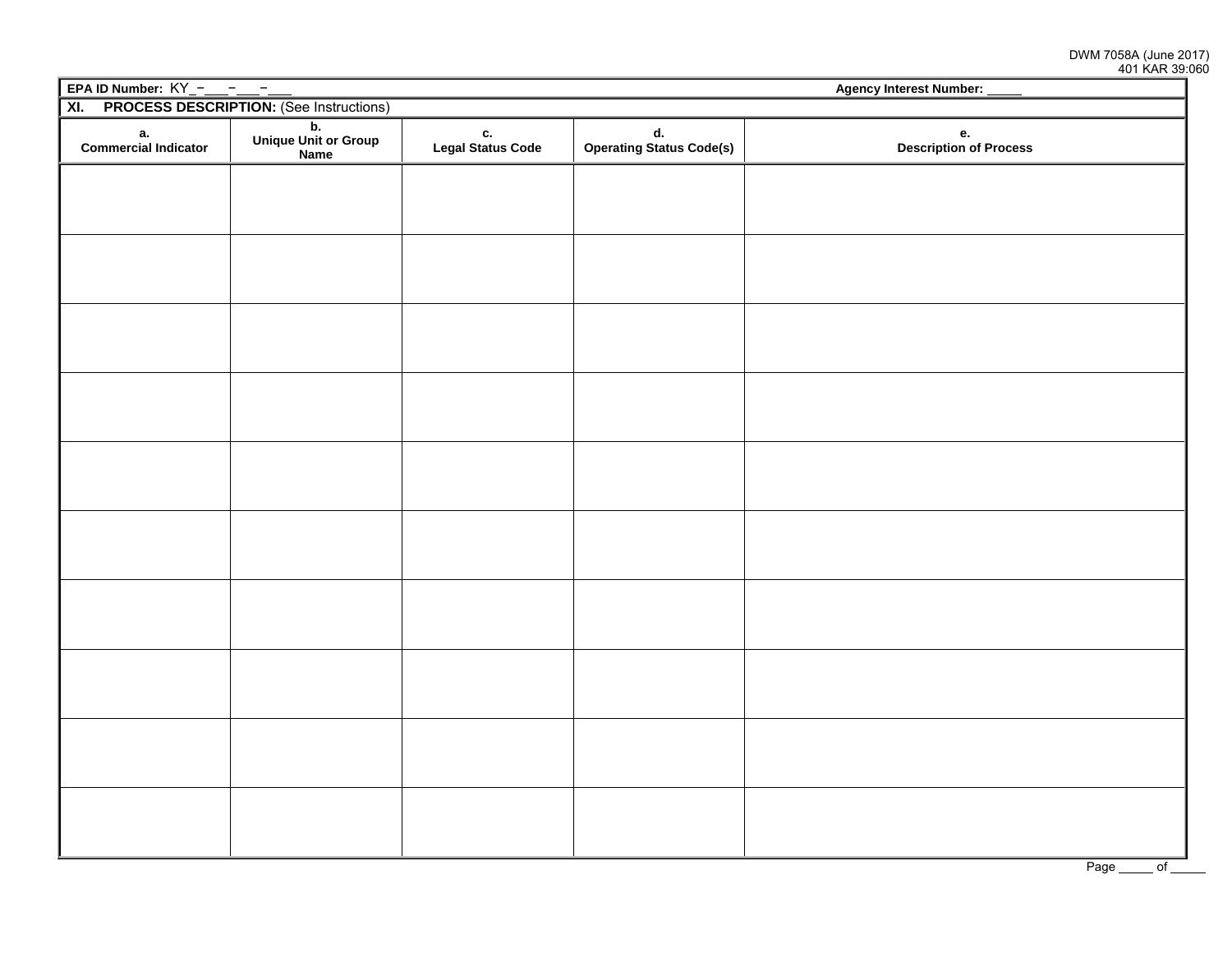| EPA ID Number: $KY$ - -<br>$\overline{\phantom{a}}$        |                                  | <b>AND INVITED</b><br><b>Agency Interest Number:</b> |  |
|------------------------------------------------------------|----------------------------------|------------------------------------------------------|--|
| <b>WASTE STREAM DESCRIPTION</b> (See Instructions)<br>XII. |                                  |                                                      |  |
| а.<br><b>Line Number</b>                                   | b.<br><b>Waste Stream Number</b> | c.<br><b>Waste Description</b>                       |  |
|                                                            |                                  |                                                      |  |
|                                                            |                                  |                                                      |  |
|                                                            |                                  |                                                      |  |
|                                                            |                                  |                                                      |  |
|                                                            |                                  |                                                      |  |
|                                                            |                                  |                                                      |  |
|                                                            |                                  |                                                      |  |
|                                                            |                                  |                                                      |  |
|                                                            |                                  |                                                      |  |
|                                                            |                                  |                                                      |  |
|                                                            |                                  |                                                      |  |
|                                                            |                                  |                                                      |  |
|                                                            |                                  |                                                      |  |
|                                                            |                                  |                                                      |  |
|                                                            |                                  |                                                      |  |
|                                                            |                                  |                                                      |  |
|                                                            |                                  |                                                      |  |
|                                                            |                                  |                                                      |  |
|                                                            |                                  |                                                      |  |
|                                                            |                                  |                                                      |  |